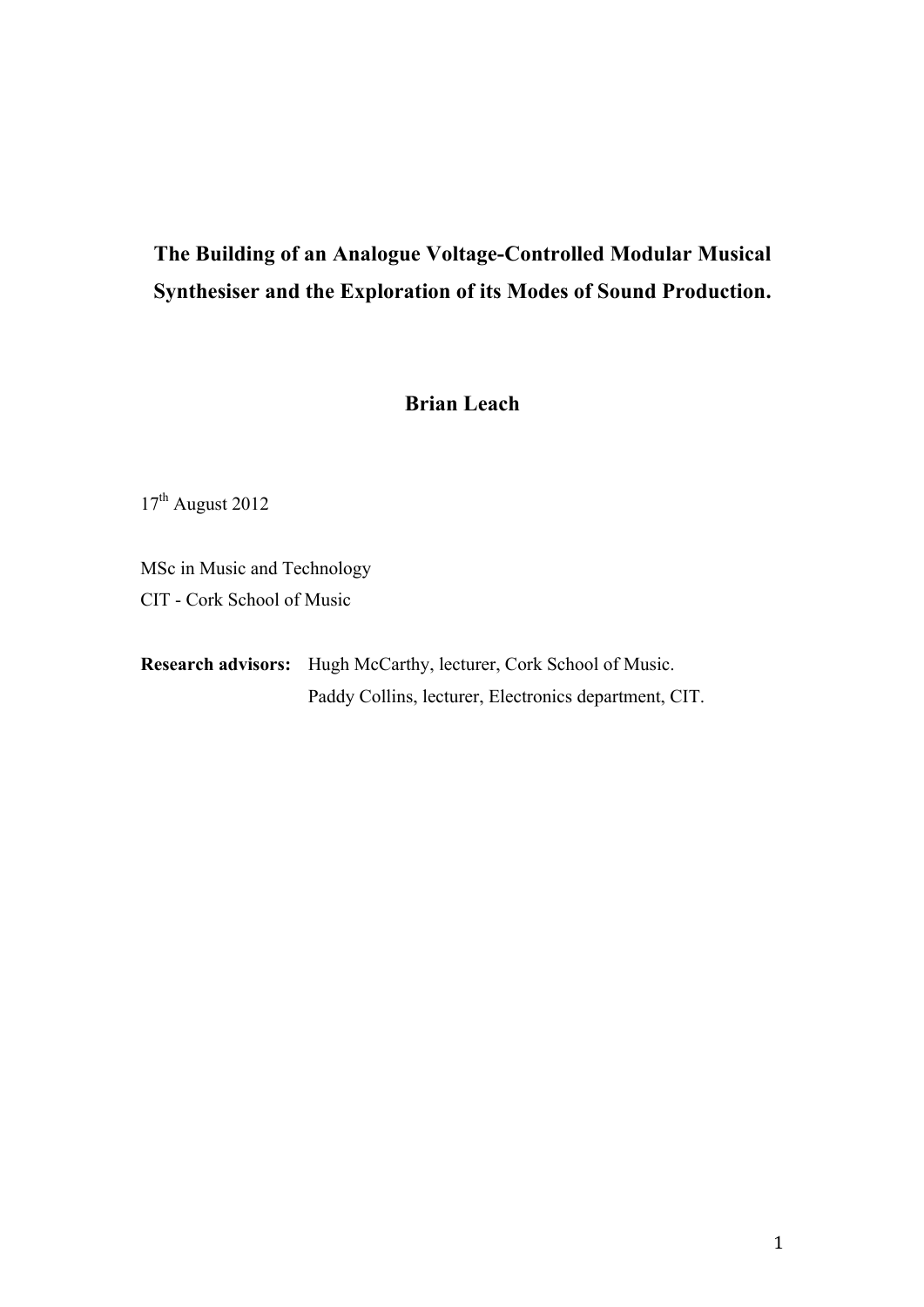### **Abstract**

In order to gain a greater understanding of electronic sound production, a fully analogue musical synthesiser with nine separate patchable modules was built, along with a keyboard to control it. The synthesiser contains two voltage-controlled oscillators, two envelope generators, two voltage-controlled amplifiers, a voltagecontrolled filter, a low frequency oscillator, and a two-channel mixer. This synthesiser can produce frequencies up to 11kHz and can be tuned to play different equal tempered musical scales. The instrument is a valuable composition and performance tool, capable of producing a great variety of musical sounds.

### **Introduction**

Musicians have a special relationship with their instruments. When a musician understands their instrument fully, its strengths, weaknesses and limitations, they can perform more confidently and create expressive music. The best way to understand an instrument entirely is to build it from scratch. The practical portion of this thesis involved building seven separate analogue synthesiser modules which can be patched together in many different ways using short cables. The machine is capable of synthesising a large range of sounds and can be controlled with analogue control voltages from a modified keyboard. The goal of this research thesis is to create a unique instrument that is fully understood. The main outcome is a greater understanding of how sounds can be generated electronically.

It is the author's opinion that when sounds are synthesised digitally, as they usually are in popular synthesisers that are currently available such as the Korg MicroKorg, that the sounds they produce can be 'cold'. This may not be for any physical reason as synthesisers generating sounds at a 44,100Hz sample rate does a very good job at recreating waves that sound analogue to our ears (Howard and Angus, 1996). This coldness can be caused by the use of presets and internal menus that change parameters in an unintuitive or even unknown way. By patching modules together with real cables an exact mode of sound production is either decided on by the user,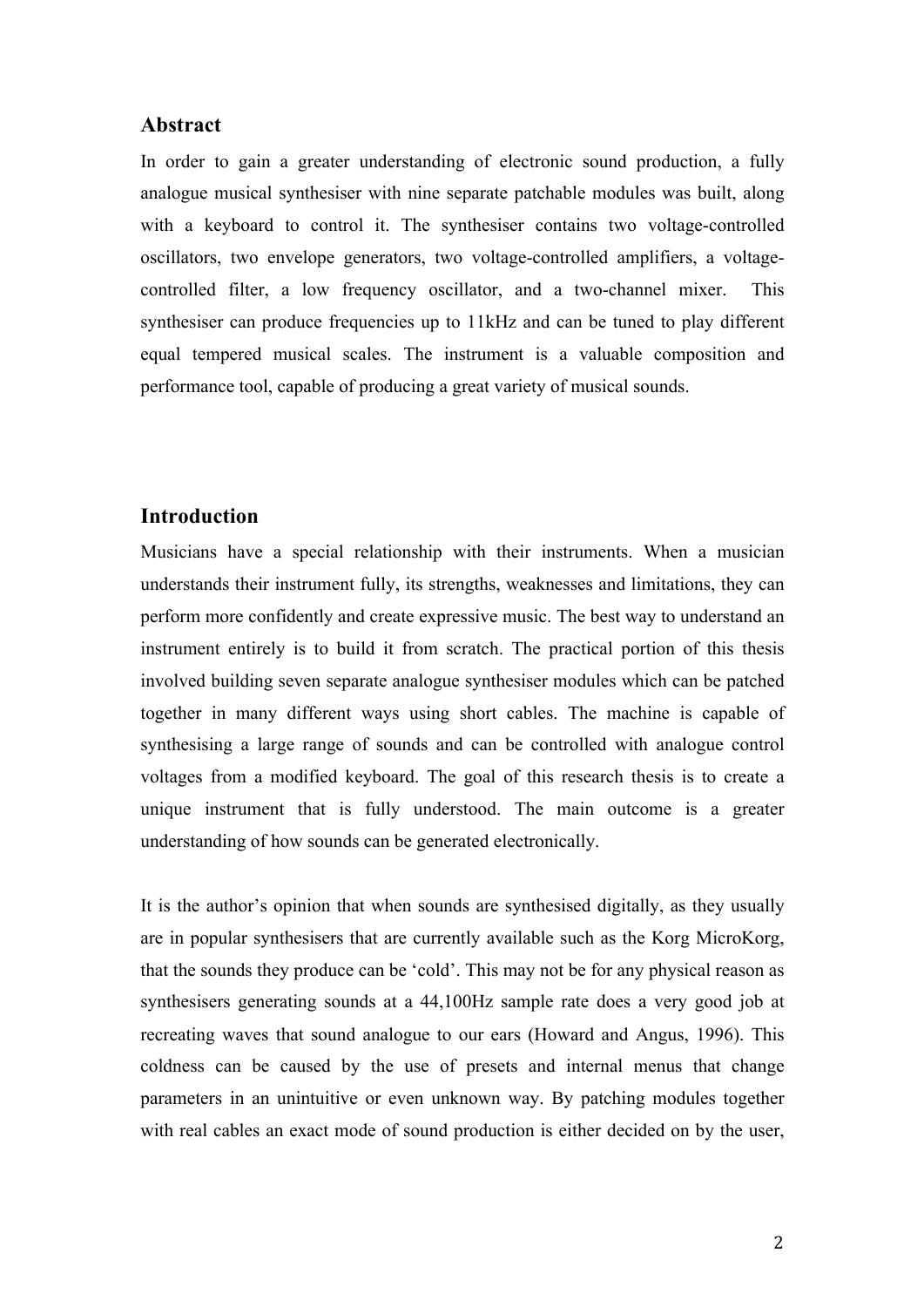or easily understood visually and physically by seeing the way the modules are patched together. This understanding leads to a more genuine musical performance.

It was noted by Sinclair (1998) that it is the specific type of distortion which is inherent in Moog's analogue synthesisers that make them so desirable. Digital synthesis can produce precise frequencies but I would argue that this is where the perfect digital mode of synthesis falls down. An element of unpredictability is desirable when creating music. For this reason it was decided to peruse a fully analogue mode of sound production.

The purpose of this thesis is to build an analogue synthesiser which will be unique and fully understood by me. Through the knowledge gained, I will be able to use it to its full extent as a composition and performance instrument.

Through building this synthesiser a greater understanding of how different sounds are generated will be gained. It is not the intent to create altogether new methods of sound production, but to build modules which can be connected together to synthesise sounds using the methods of Additive Synthesis, Frequency Modulation and Amplitude Modulation. These modules must be built simply and cheaply from scratch using only resistors, capacitors, transistors, diodes, op-amps, 555 timers, potentiometers and lengths of wire, which are all readily available and low cost components.

An analogue synthesiser creates voltages and utilises them to create and shape a sound. There is a direct comparison between voltage waves and sound waves. As waves, they behave and interact in the same way (Mansfield and O'Sullivan, 1998) and so an understanding of how electrical waves work leads to an understanding of how sound waves work. A speaker is a transducer that changes voltages into sound waves. While digital information can also be converted into sound waves, this process is not as intuitive or tangible, and is seldom understood by musicians. This research has made the connection between analogue electronics and sound very clear. With this greater understanding of what is going on inside a synthesiser I can understand how to sculpt any sound I desire by manipulating analogue voltages.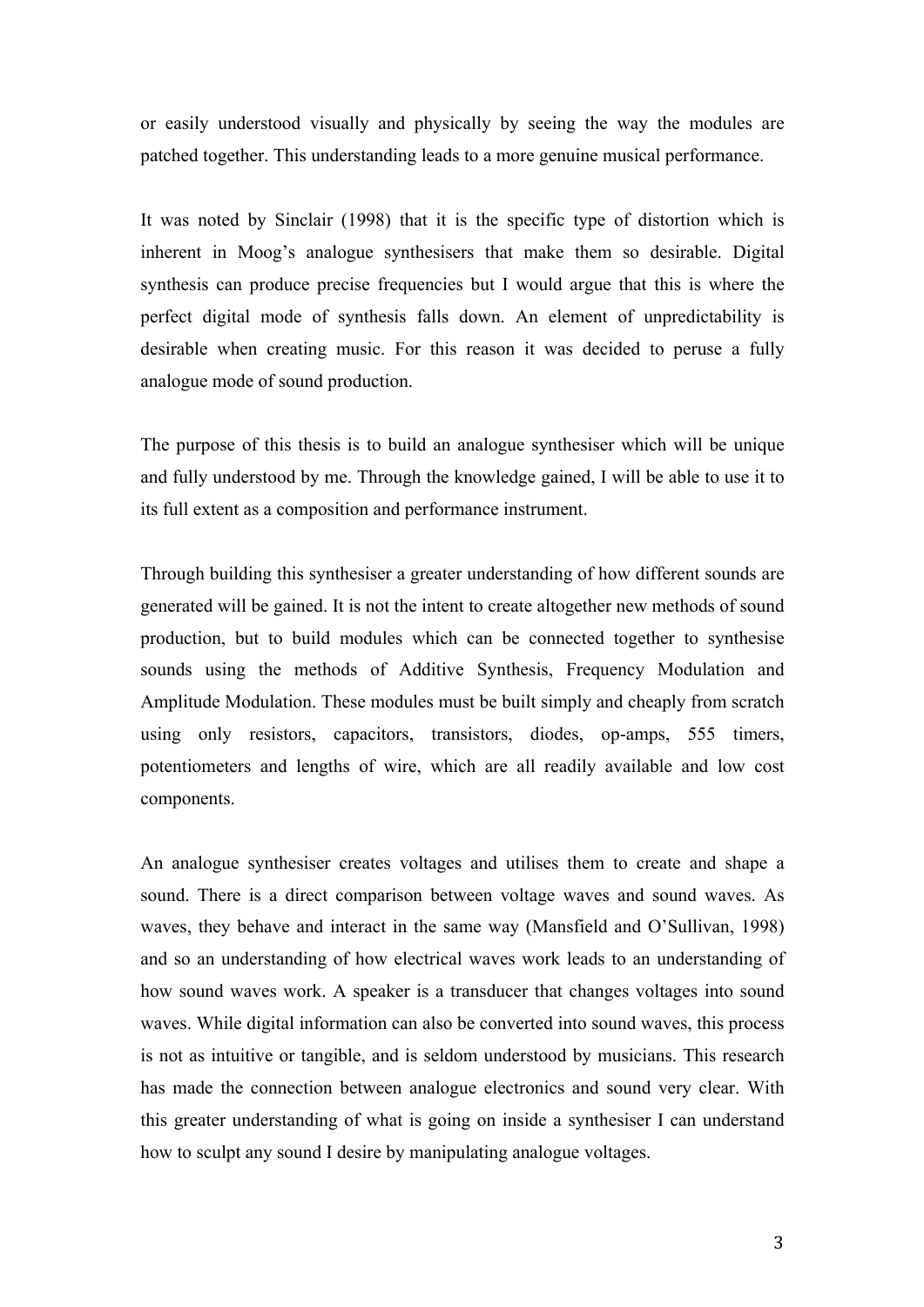When a musician plays any instrument there is an interaction between the instrument and the player. When using a synthesiser the real interaction is not through the keyboard, this is only a means of triggering the sounds, the main interaction is the one that leads to the musician producing a specific type of sound – the mode of synthesis. This is determined by how the musician sets up the synthesiser, selecting a preset does not put any of the musician's self expression into the sound, building the sound up from simple wave shapes by patching cables is how someone can get real artistic expression from a synthesiser. With every parameter visible and changeable in real time the musician can give a convincing performance, which cannot be reproduced using a computer or a digital synthesiser with presets. Scrolling through menus will never be as personal an interaction between the instrument and the musician as patching cables.

The goal of this research thesis is build an advanced electronic instrument from scratch and to understand fully how electronic synthesisers work. The outcome is a unique instrument, capable of creating a wide variety of sounds, which is invaluable as a musical composition and performance tool.

The synthesiser has nine modules: 2 x Voltage-Controlled Oscillators, 2 x Envelope Generators, 2 x Voltage-Controlled Amplifiers, 1 x Voltage-Controlled Filter, 1 x Low Frequency Oscillator, and 1 x Two-Channel Mixer. It has thirty-two knobs, six switches, and thirty-nine inputs/outputs, all of which are accessible from the front panel.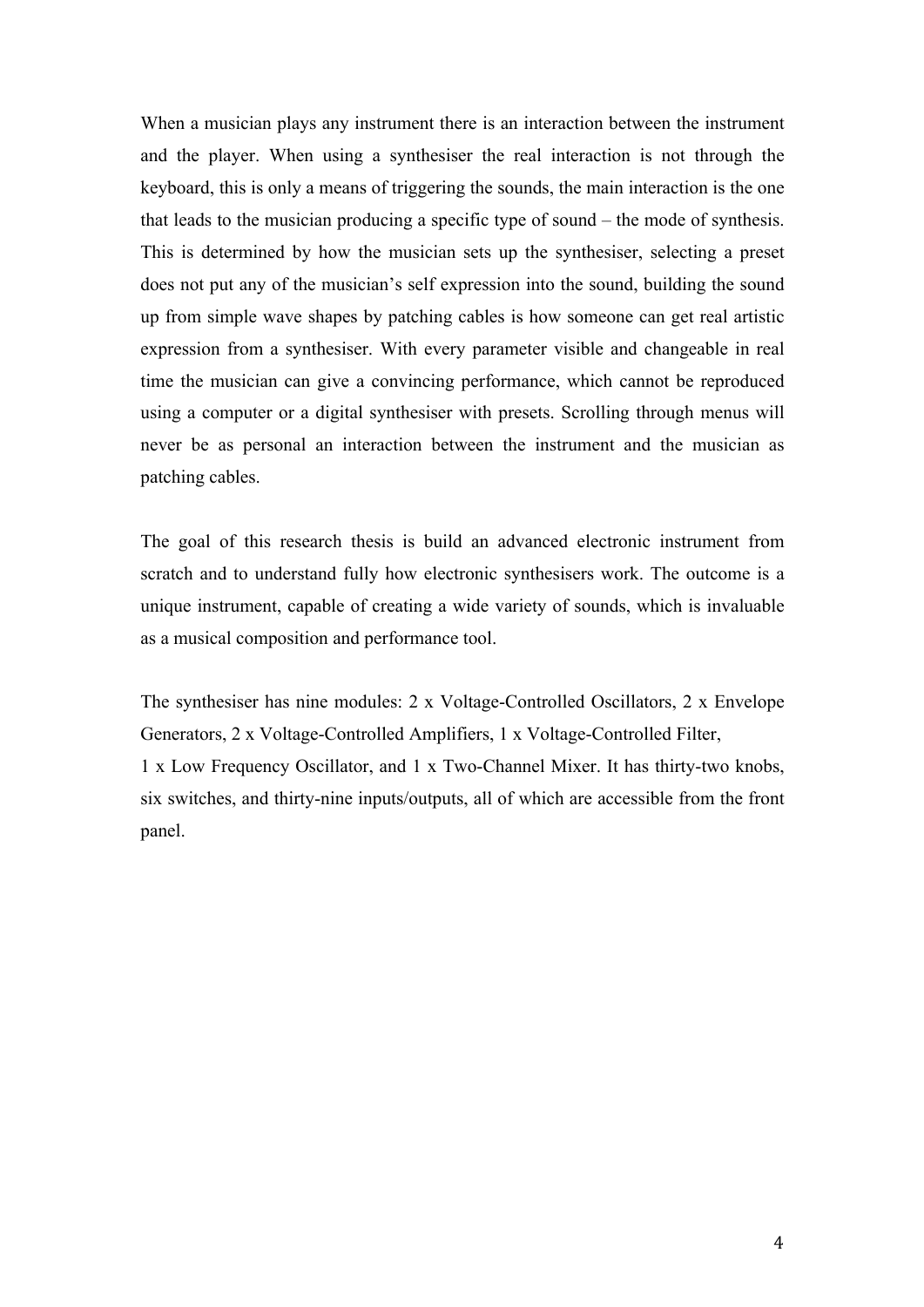### **Literature review**

### **History of Electronic Instruments**

Electronic instruments were first created at the start of the twentieth century. Instruments such as the Trautonium, the Theremin and the two hundred ton Telharmonium used electronic oscillators to generate sounds via various modes of interaction including keyboards and touch sensitive strips of metal. Many of these instruments were like organs in that they had different electronic oscillators for each note. This made most electronic instruments much more cumbersome than the small keyboard synthesisers we are accustomed to today. So it was not until these machines could be made more manageable that electronic music took off (Webster 1999, p 72).

### **Musical Electronic Voltage Controlled Oscillators**

By using just one oscillator whose pitch could be altered electronically using a control voltage, synthesisers were made less complicated and more affordable. The key to making a musical voltage controlled oscillator was discovered and outlined by Robert Moog in his 1964 paper 'Voltage-Controlled Electronic Music Modules'. He noted:

"In Technical measurement and control operations, a linear control voltage frequency relationship is frequently useful. In the production of music, however, constant frequency differences are of little value. The fundamental subjective quality of frequency change is the interval, which is a ratio of two frequencies. In order to be musically valuable, a VCO should generate a fixed frequency ratio for a given control voltage change. In mathematical language, the frequency should be an exponential function of the control voltage." (Moog, 1964)

Moog went on to have great success manufacturing musical synthesisers that became the standard model for musical synthesisers. Moog was the first to successfully utilise voltage-controlled oscillators for music production (Webster, 1999, p72). The portability, low cost, and ease of use of his instruments lead to electronic sound production integrating into popular music. The form of my synthesiser is the same as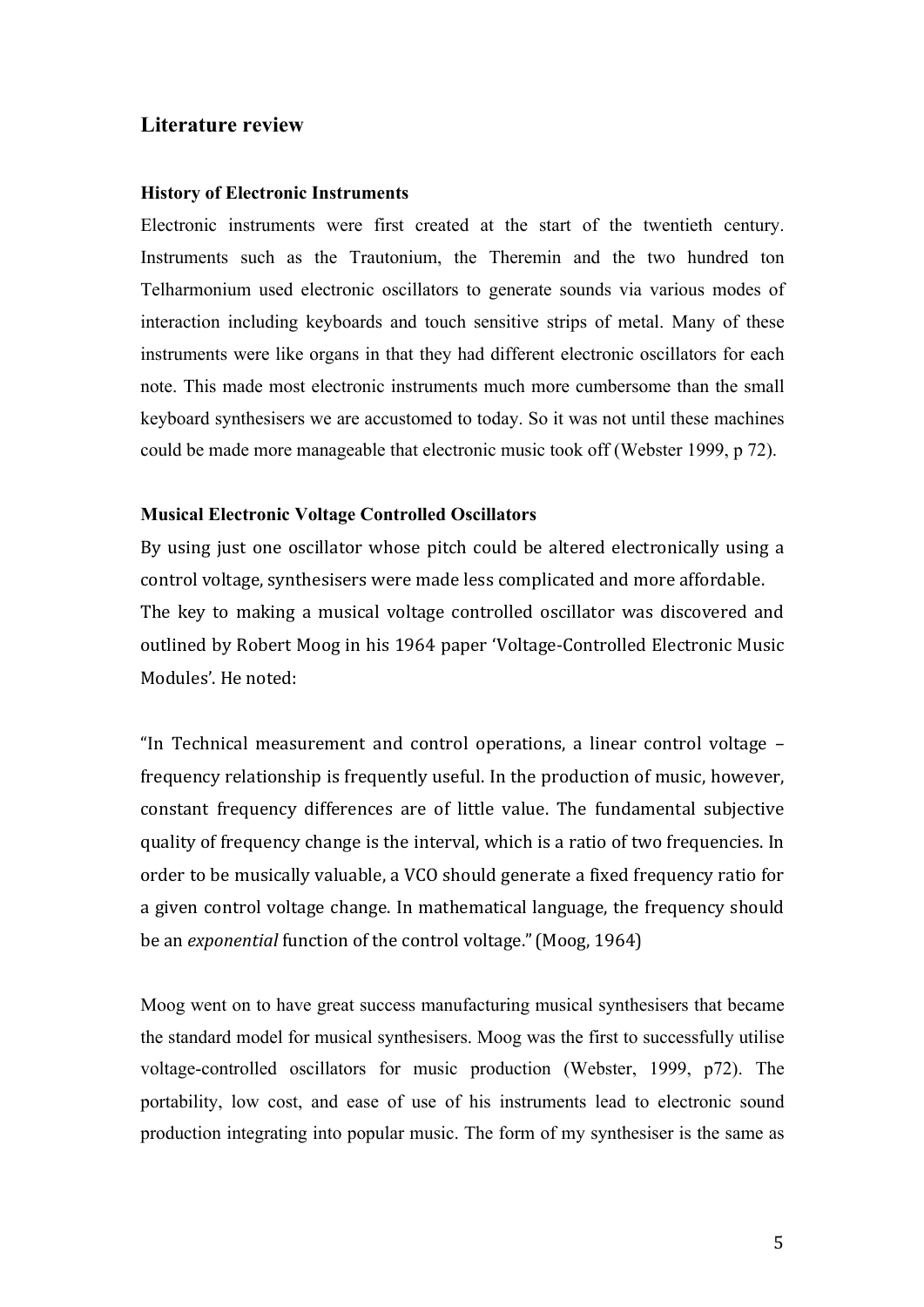Moog's original synthesisers: separate modules which can be connected in different ways using patch cables to select the desired mode of sound synthesis.

### **Exponential Converter**

With modern semiconductor technology creating an exponential converter to control an oscillator musically is relatively easy to implement. The diode is a semiconductor device which allows current to pass in one direction only. It has an exponential voltage to current relationships. Chamberlin (1987) proposes the use of a transistor as an exponential converter in his book *Musical Applications of Microprocessors* because it behaves similarly to a diode but has an extra terminal to allow the control voltage to be separated from the output.



**Figure 1. The voltage to current relationship of a real diode compared to that of an ideal diode and a perfect exponential relationship, displayed on logarithmic axes (Chamberlin, 1987, p184).**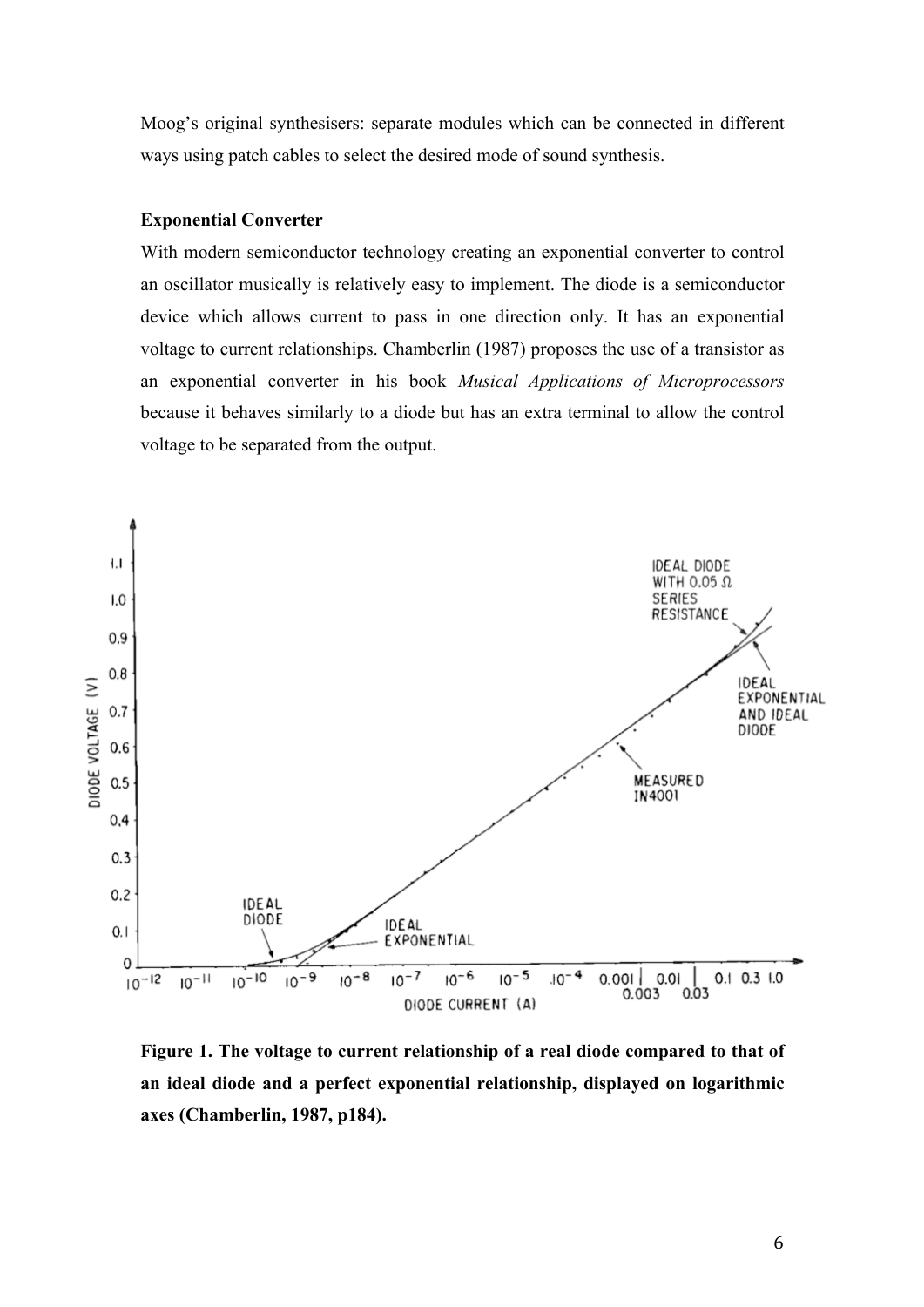The section of *Musical Applications of Microprocessors* on analogue synthesis also outlines circuits to implement all of the other types of modules which were built. His designs for the Exponential Converter, Filter, and Amplifier were used.

### **Overview of Operation**

The different modules create two classes of voltages:

1) Audio signals, which are the sounds to be processed and eventually heard through a speaker. These are alternating voltages with frequencies within the range of human hearing,  $20Hz - 20kHz$ ;

2) Control voltages, which are used to determine the frequency of the audio signals and to modulate their amplitude, frequency, and harmonic content.

The modular nature of this project means that each module is separate from the others and also that they can be interconnected in any conceivable way to create many different types of sounds when played via a keyboard or other controller. Some typical modes of sound production and they're implementation are outlined below.

The frequency of oscillation and thus the pitch of the Voltage-Controlled Oscillator (VCO) must be determined by which key on the keyboard is pressed. Thus we need a way to transform keyboard activity into Control Voltages (CVs). A specific circuit for this control voltage will be discussed in the keyboard control section.

This CV output of the keyboard can be connected into the CV input of a VCO. The VCO will then output a signal with a defined frequency. As can be seen in Fig. 2 the VCO has a CV input and an audio signal output. For clarity I represent control paths with a red line, and audio paths with a blue line.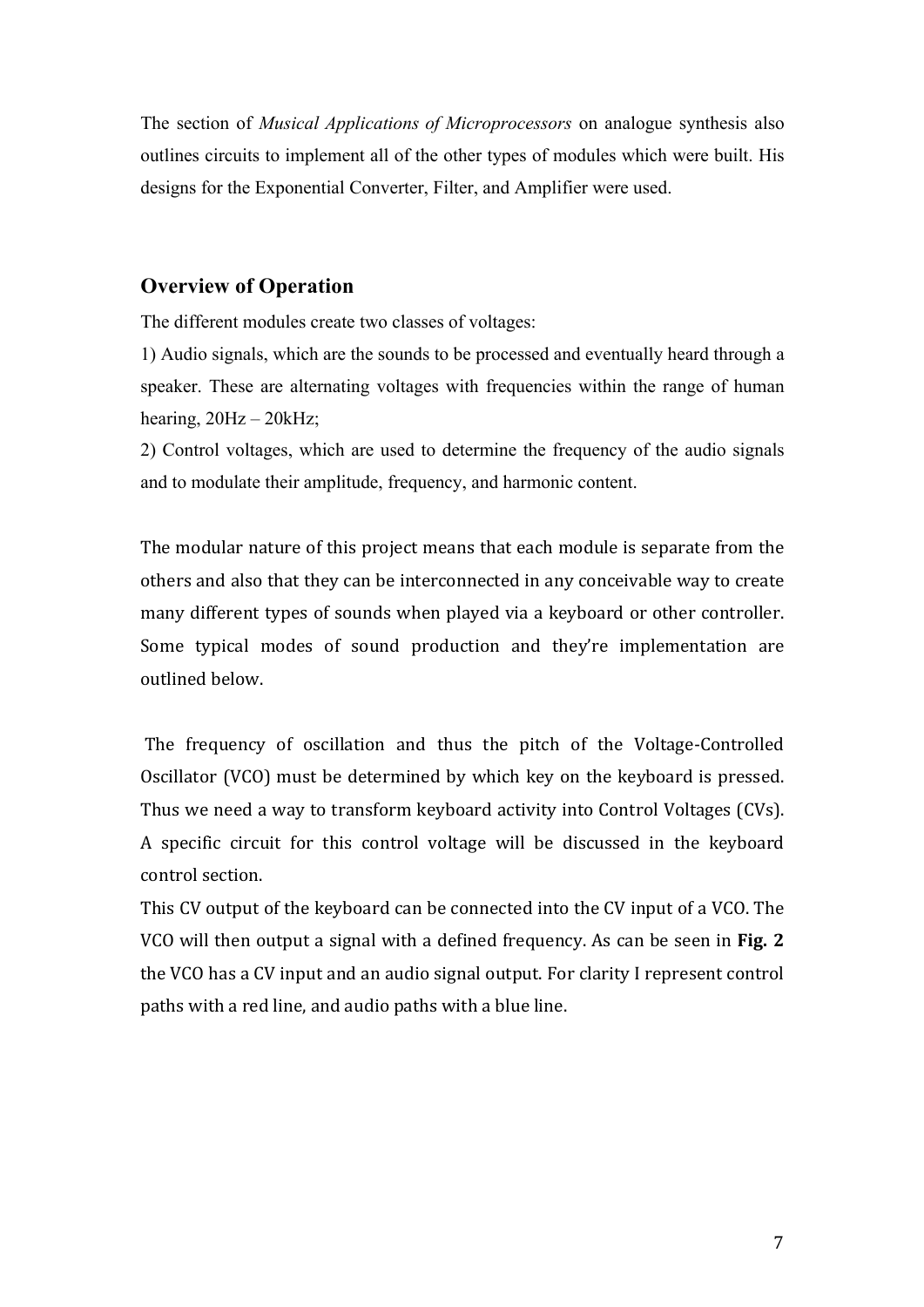

# Figure 2. A control voltage being transformed into an audio signal with a defined frequency.

This signal can be patched into the input of the Voltage-Controlled Amplifier (VCA) which multiplies the signal by a number  $\geq 0$ . This number is defined by the control voltage input of the Voltage-Controlled Amplifier. Consider that this CV could be changing over time to give the signal an amplitude envelope. This envelope is created by the Envelope Generator (EG). A typical type of voltage envelope is the ADSR envelope. It has four parameters, Attack, Decay, Sustain, and Release which are set by controls on the front of the synthesiser. The envelope generator can draw out a voltage envelope over times ranging from hundreds of milliseconds to tens of seconds.



Figure 3. A typical voltage envelope generated by the Envelope Generator.

The Envelope Generator must receive signals from the keyboard to tell it when to generate the attack and release portion of the envelope. These signals are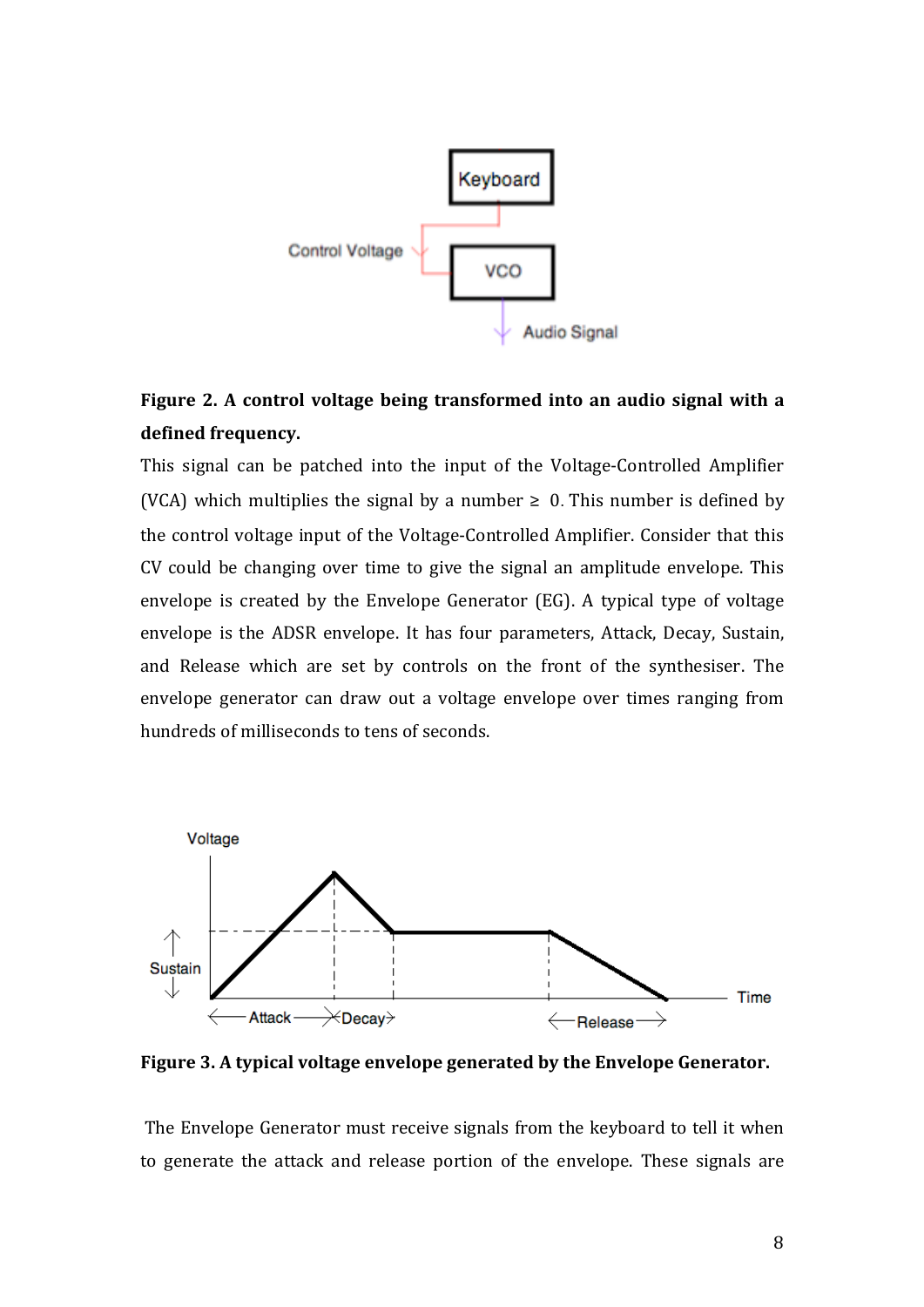called the Gate and Trigger signals and are discussed in the section on the Envelope Generator circuit.



## Figure 4. An Envelope Generator affecting the amplitude of the audio signal via a Voltage-Controlled Amplifier.

If a waveform contains harmonics then we can pass it through the Voltage Controlled Filter (VCF) to shape the harmonic content of the sound. The VCF will cut frequencies above or below some defined frequency. This frequency is defined by the CV input of the VCF. This frequency could change over time if we pass the Envelope Generator into the CV input of the Voltage Controlled Filter. The input of the Voltage Controlled Oscillator could also be affected in the same way.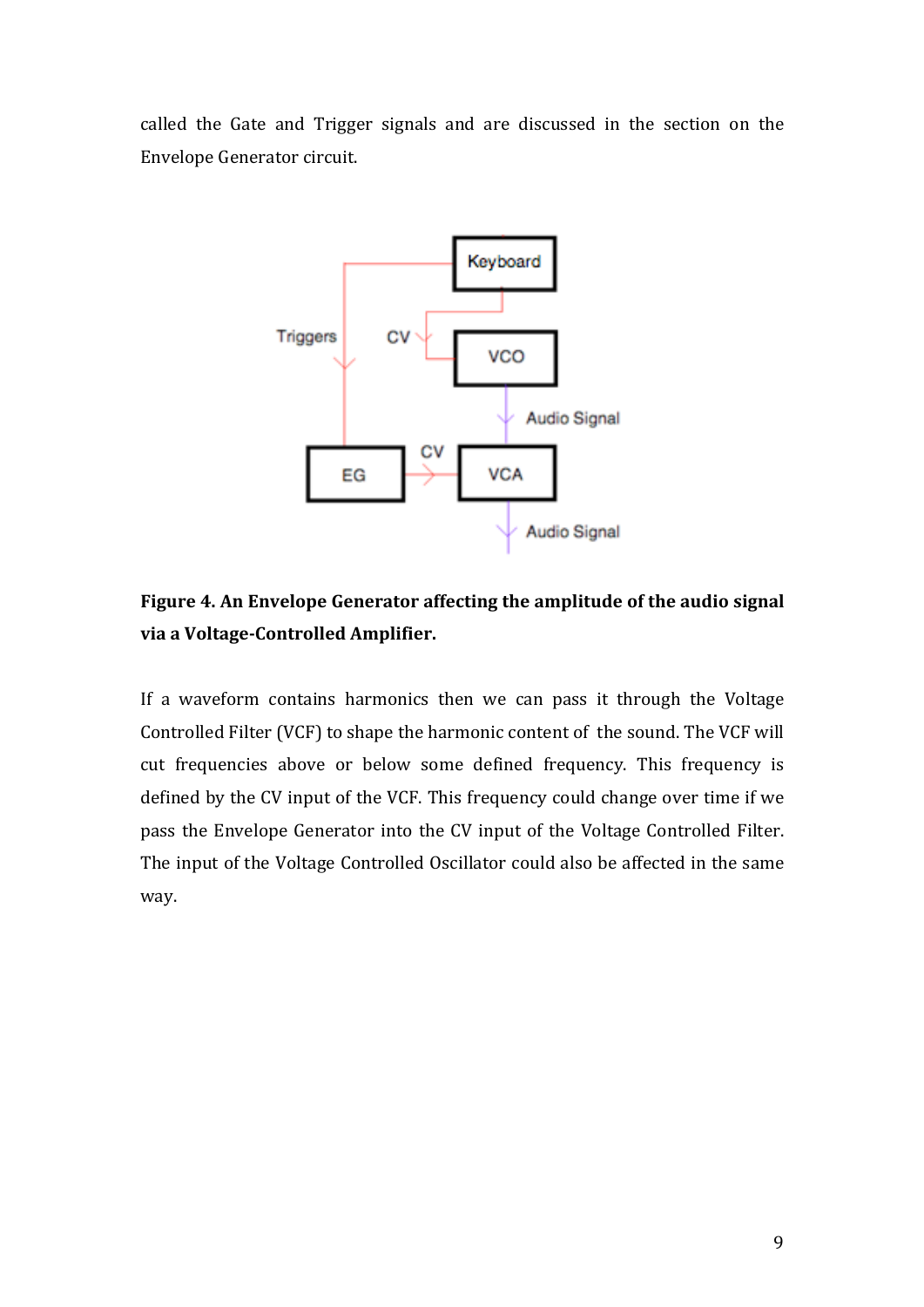

Figure 5. The Envelope Generator can affect any of the modules by being patched into their Control Voltage inputs. Thus pitch, volume and harmonic content can all be varied over time.

Note that the Voltage Controlled Oscillator is now receiving two control voltages. These voltages need to be added together. Each of the voltage controllable modules (oscillators, amplifiers and filter) is given two control voltage inputs which are added together to give the total modulation. There are two potentiometers on each module for controlling the amount of modulation being accepted from each control voltage input, with the exception of the oscillators which have one control voltage input which is variable and another which is fixed and calibrated to accept the control voltage from the keyboard. This setup allows one modulator to affect multiple modules by different amounts. This also eliminates the need for a volume control on the output of any of the modules while allowing for total control of all modulation.

Note that these built in mixers are simply voltage adders and thus they can add audio signal voltages and control voltages indiscriminately.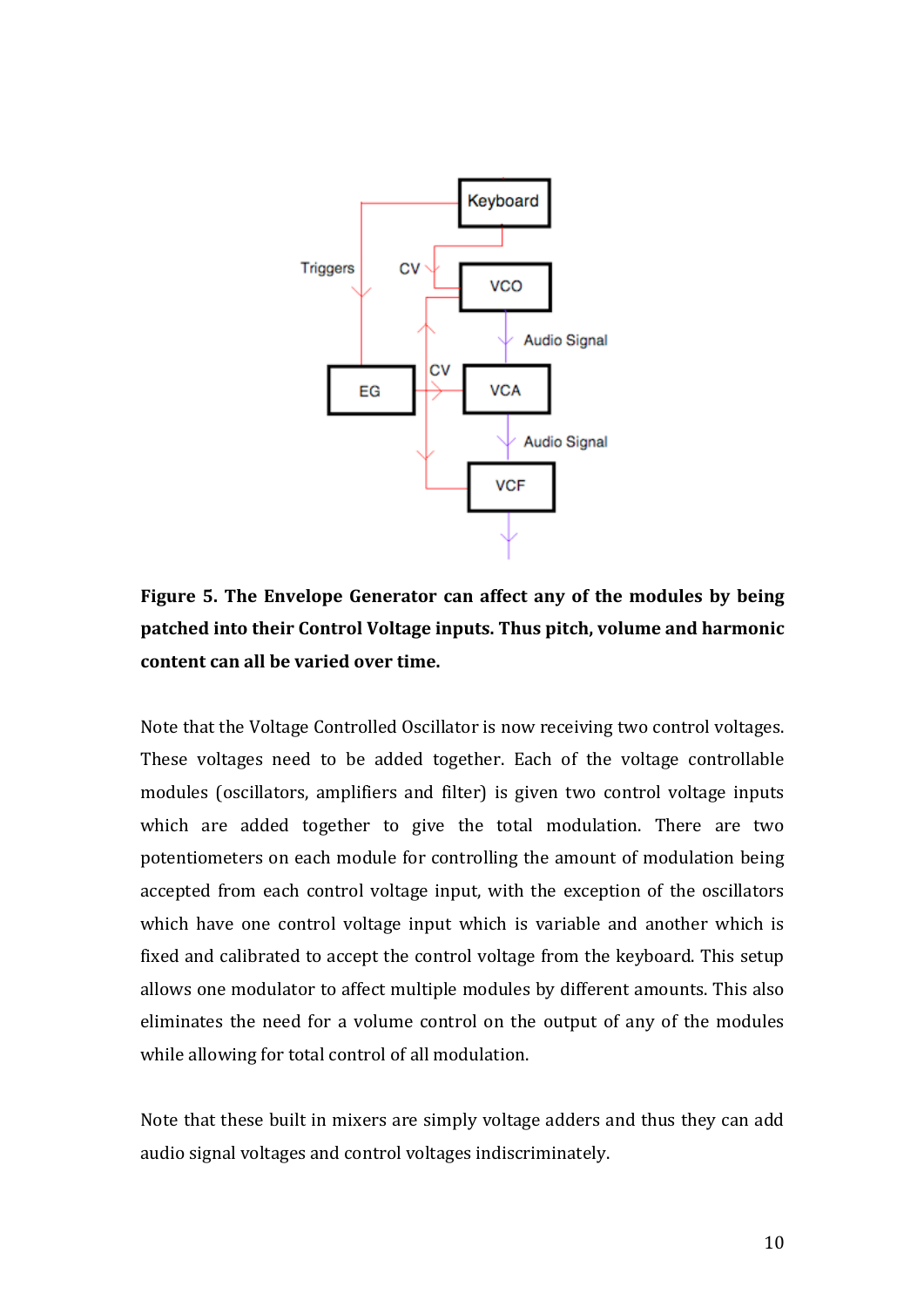The two oscillators could be controlled simultaneously and tuned to produce harmonies.



Figure 6. Two Voltage-Controlled Oscillators being controlled simultaneously to produce additive synthesis.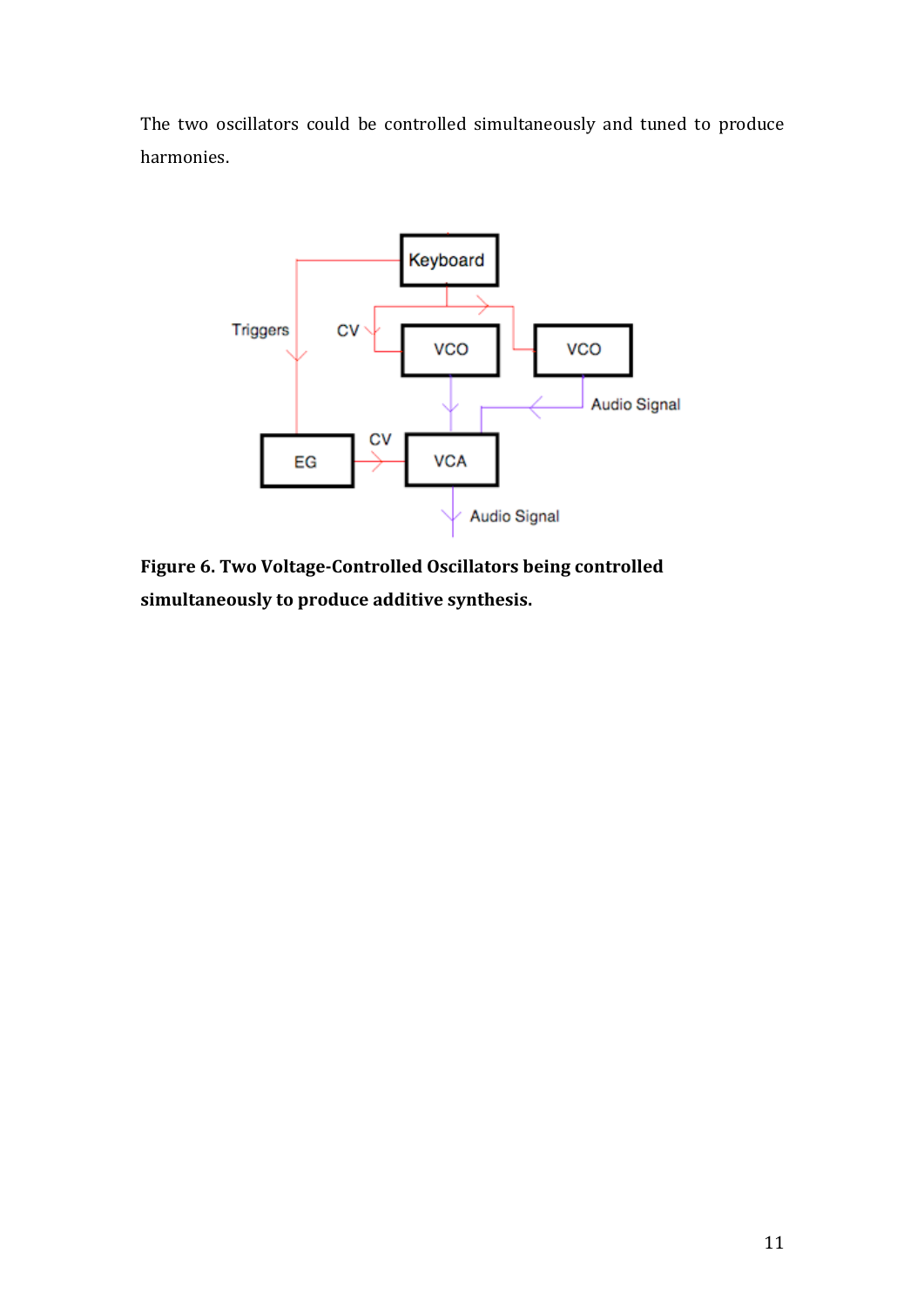Or the second oscillator's output could be used as a control voltage to modulate another module:



# Figure 7. A Voltage-Controlled Oscillator being used to modulate the Frequency being produced by a second Voltage-Controlled Oscillator.

Note that the output of the second VCO is acting as a control voltage and not as an audio signal. Used in this way an oscillator can modulate the control voltage of another oscillator to create Frequency Modulation (FM), or if it is affecting the VCA, Amplitude Modulation (AM). This keeps the modulating signal at a fixed ratio of the audio signal which keeps the timbre of the output signal the same no matter what pitch is produced.

If we want a fixed frequency of modulation, rather than one determined by which key we press, we can use a Low Frequency Oscillator (LFO), so called because it generally operates at frequencies below the audible range although this is not necessarily the case. This oscillator needs no control input as its frequency is set by its own onboard control.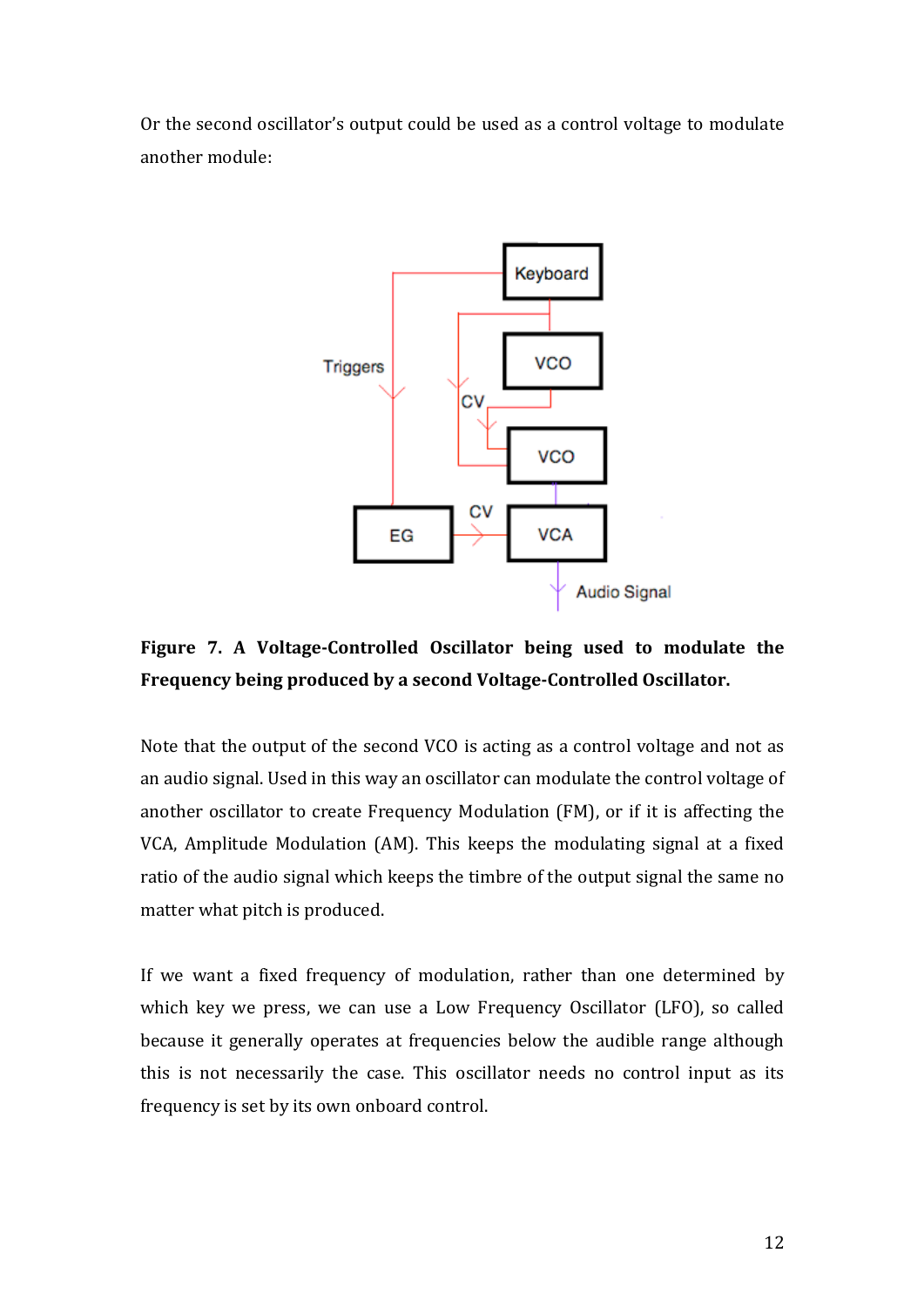

# Figure 8. A Low Frequency Oscillator modulating the cutoff frequency of a Voltage-Controlled Filter at a fixed frequency.

This outlines just some of the many ways the modules can be connected to generate sound using additive, frequency modulation, and amplitude modulation modes of synthesis. The next section looks at each module in detail and analyses their circuit diagrams.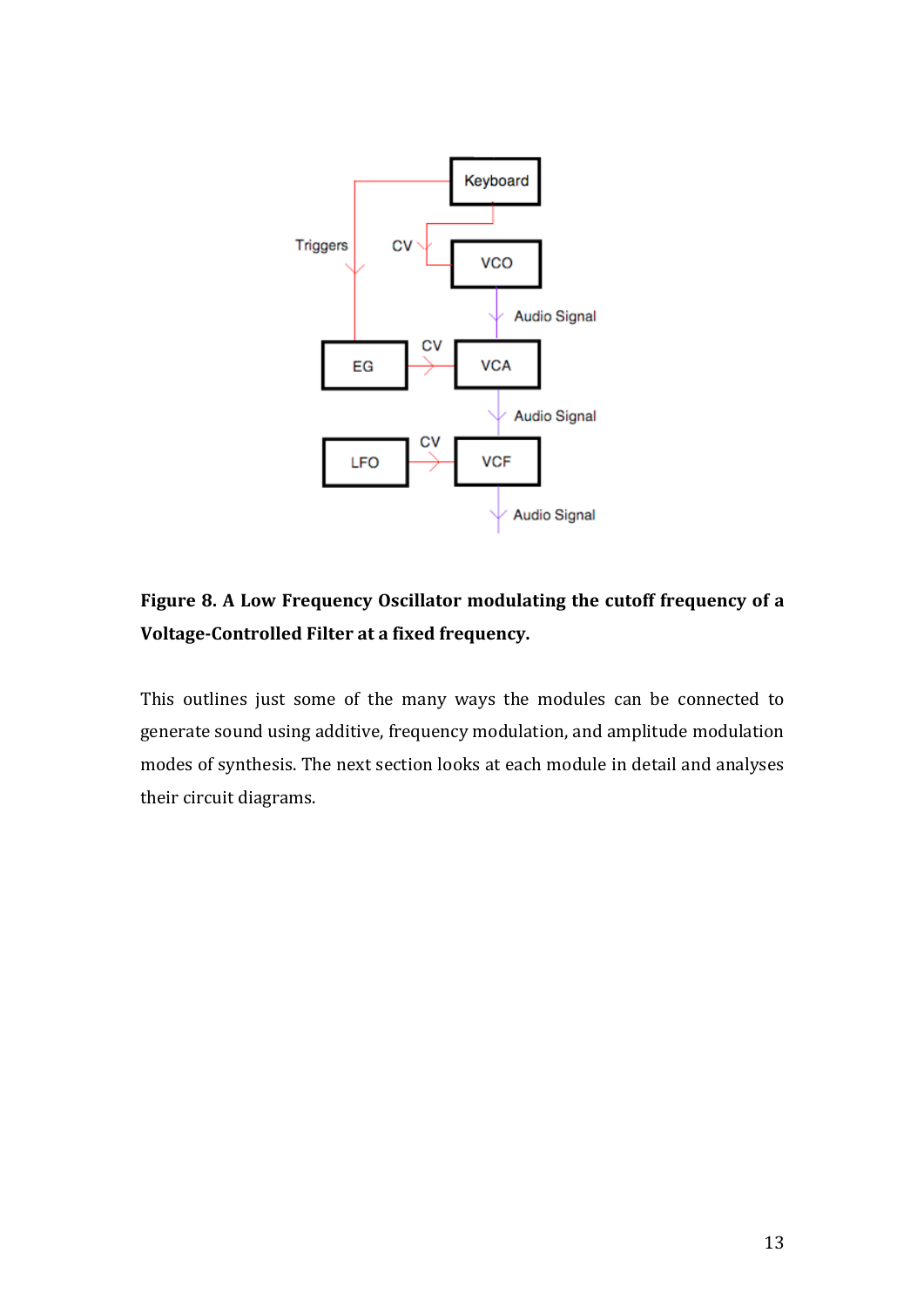### Methods

### **Operational Amplifiers**

Operational amplifiers, or op-amps for short, are integrated circuits which are extremely useful for processing voltages and currents in audio electronics applications.

Three configurations of op-amp circuits are used extensively in this project: voltage followers; inverting amplifiers; and non-inverting amplifiers. One or more of these op-amp circuits show up in all of the modules in this project. They are useful for connecting two sections of circuitry or two modules together. Often when a problem arose while building a circuit it was discovered that a voltage follower between two sections acted as a buffer and allowed the two sections to preform their tasks without interfering with each other. Impedance miss matching between sections can cause these sorts of problems. Op-amps can remedy these problems and hence their usefulness in audio electronics cannot be over emphasised.

Op-amps have a very high input impedance which means that when a voltage is applied to the input of the op-amp we can assume that no current flows into the input. The outcome of this is that a voltage can be processed without affecting the circuit that is creating the voltage. Op-amps also have a very low output impedance which means that they can supply as much current to the next section of the circuit as is required. This current is drawn from the power supply rather than from the previous section of the circuit, hence the previous section is not affected.

#### **Modules**

The following circuits were prototyped on a breadboard and tested using a multimeter and oscilloscope. The circuits were taken from various sources and some were modified slightly in order to ensure the compatibility of the modules. Where circuits have been modified the original schematics are given in Appendix B.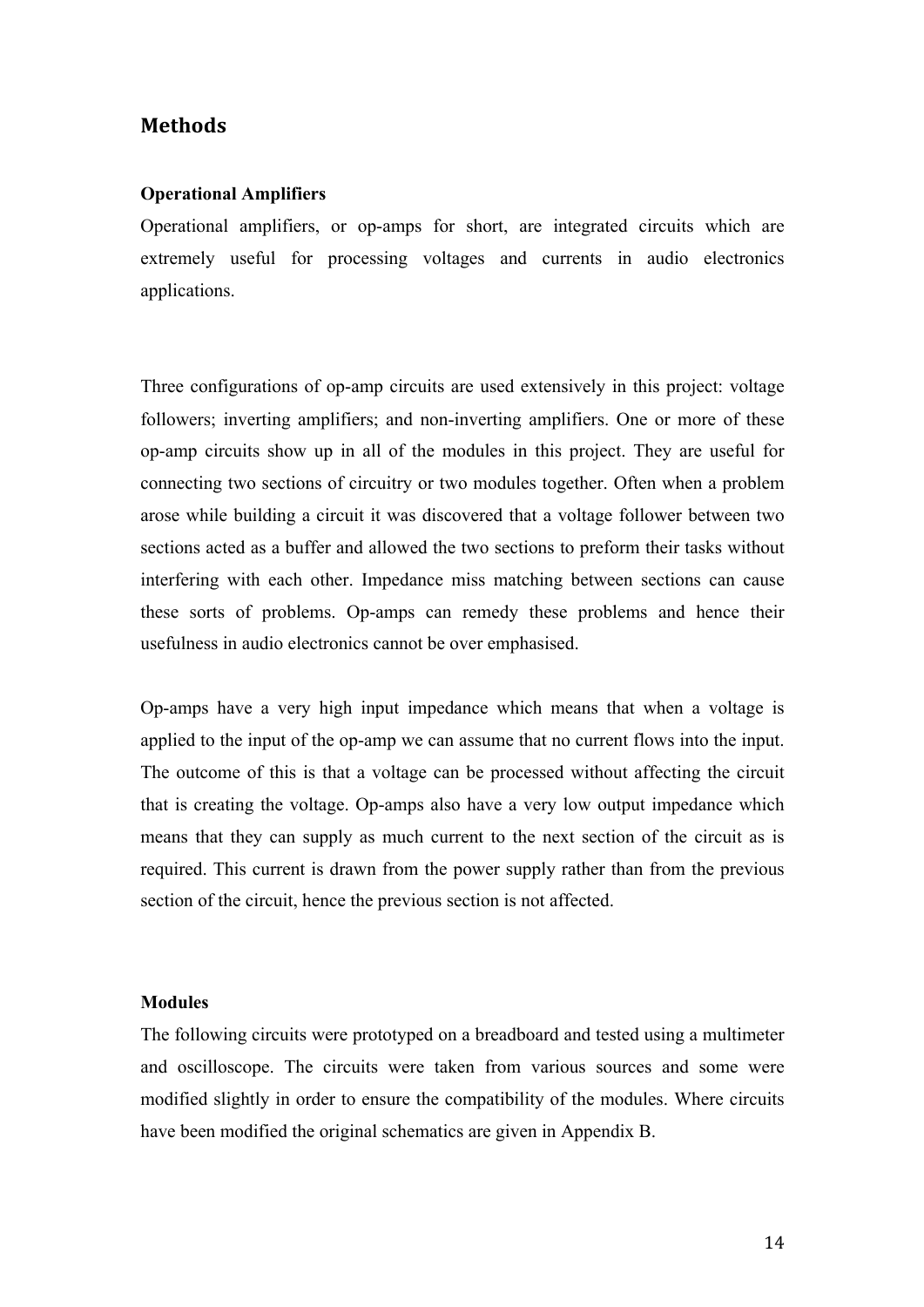#### **Low Frequency Oscillator**

The Low Frequency Oscillator is the only module which is not voltage controlled. It produces a sine wave which can be used to modulate the parameters of the other modules. The frequency is changed via the rate control on the front panel. The switch on the front panel allows the user to select a low frequency range or a high. It should be noted that the amplitude of the output wave is approximately doubled when in low frequency mode. This is due to the capacitors having more time to build up charge when oscillations are slower. Since each module has a control for the amount of modulation accepted this is not a problem as the amplitude of the modulating wave can be reduced using this control.



**Figure 9. Low Frequency Oscillator Schematic. (Rossiter, n.d.)**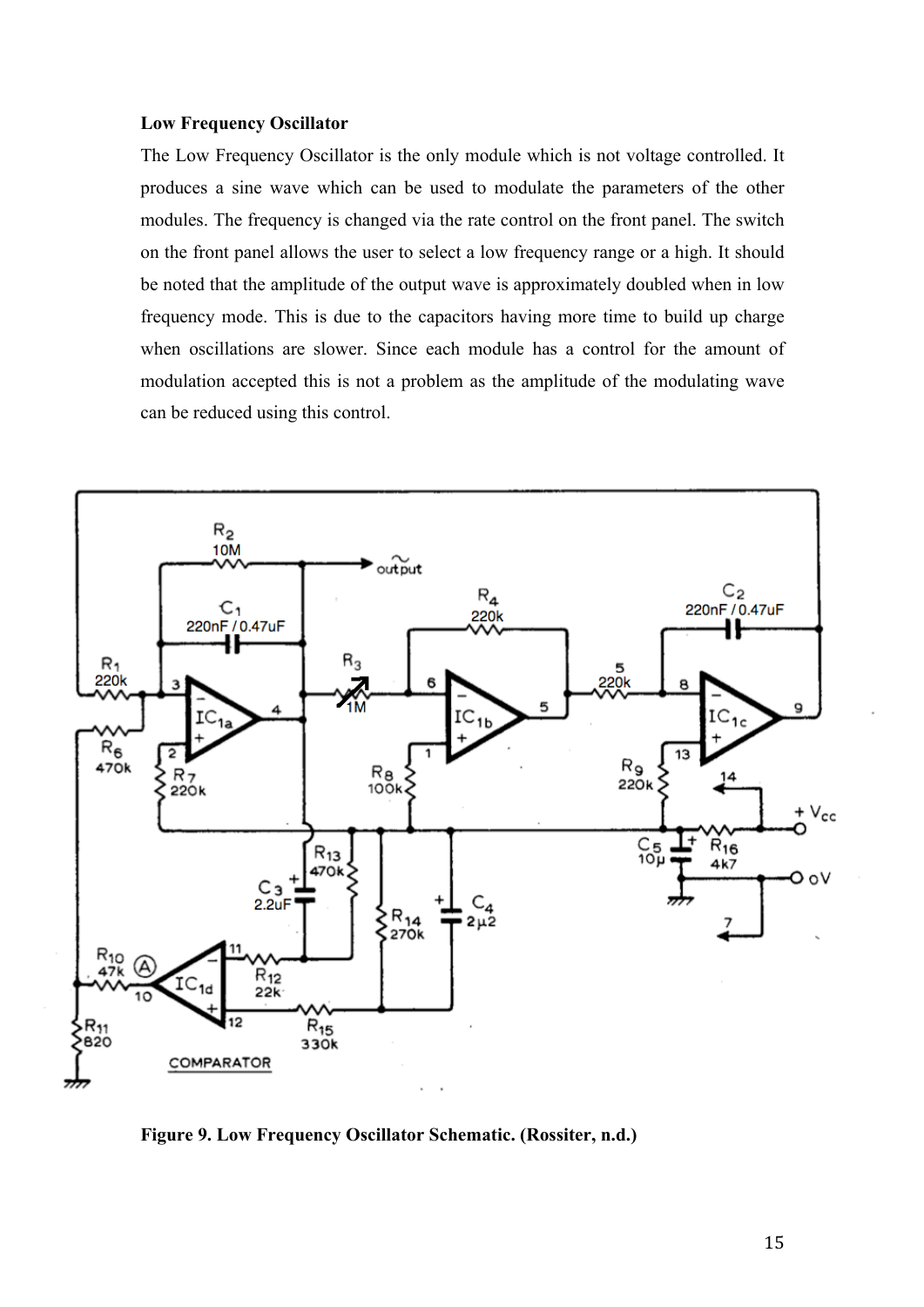When the circuit is powered up,  $C_4$  charges which causes the output of  $IC_4$  to switch from  $-V_{\text{cc}}$  to  $+V_{\text{cc}}$ . This shocks the band pass filter formed by the two integrators IC<sub>1</sub> and  $IC_3$  and the inverting amplifier  $IC_2$ . The comparator,  $IC_4$ , is in the feedback loop of  $IC_1$  and so sustains the oscillation of the whole circuit. The constant magnitude of IC<sub>4</sub>'s output helps to keep the amplitude of the output wave constant. The frequency of oscillation is changed using the variable resistor R3.

By using relatively large capacitors for  $C_1$  and  $C_2$  very low frequencies of oscillation are produced. A DPDT switch was used to switch the capacitors at  $C_1$  and  $C_2$ simultaneously in order to give even lower frequencies.

### **Envelope Generator**

Two envelope generators are included to allow separate envelopes for volume and timbre. When the keyboard is being used to control the synthesiser one of the envelope generators should be used to control the voltage-controlled amplifier module.



**Figure 10. Envelope Generator Schematic. (Jacky 1980)**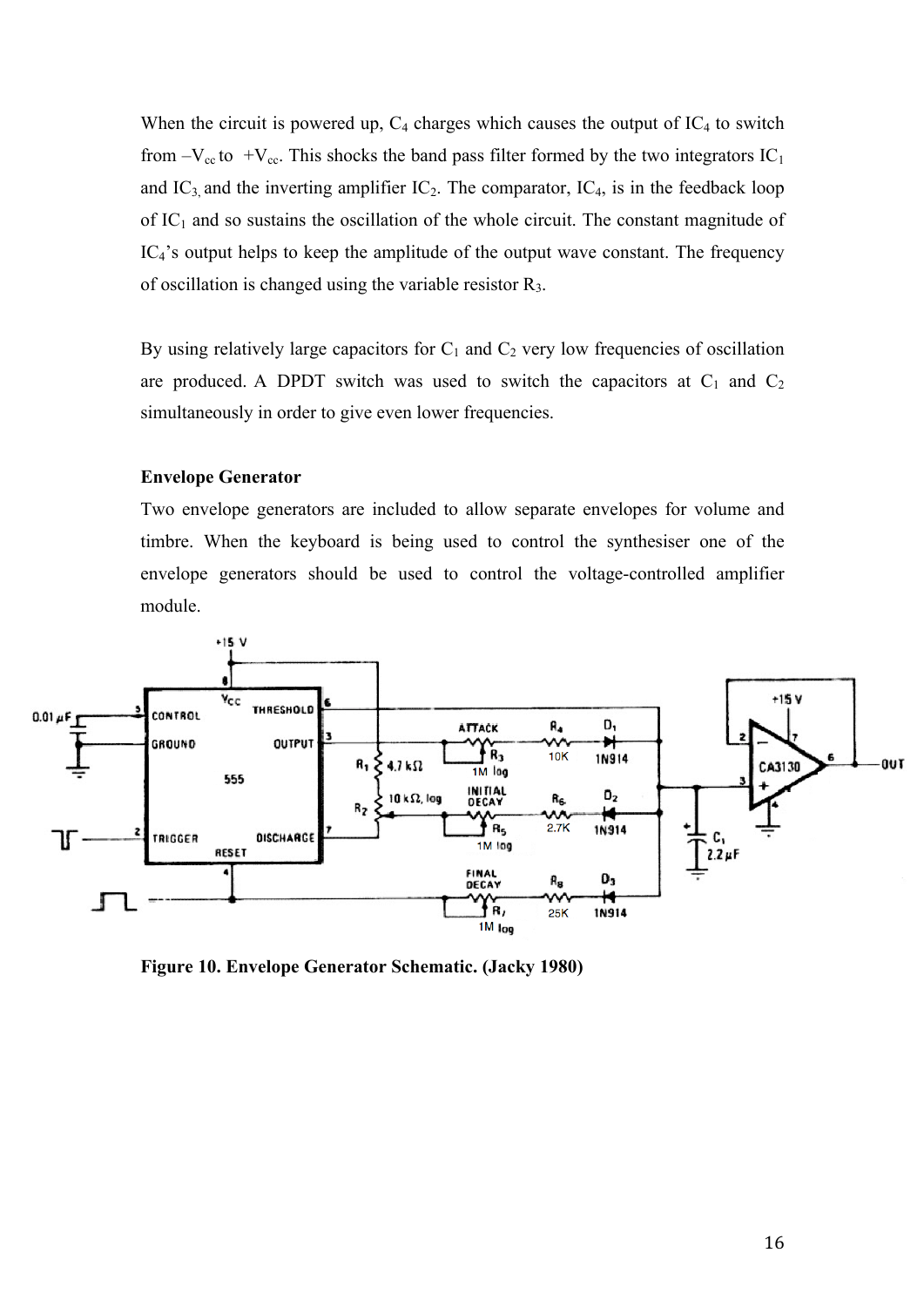In order to understand this circuit we must understand the basics of how the 555 timer IC works. Here is its pinout and a short explanation of what each pin does:

**1) Ground**. Or in this case -Vcc

**2) Trigger**. A short low (less than 1/3 Vcc) pulse on the trigger starts the timer.

**3) Output**. During a timing interval, the output stays at +Vcc. Can source up to 200ma.

**4) Reset**. Forces pin 3 low if pulled to ground.

**5) Control**. Can be used to adjust threshold trigger voltage. Not used in this application so it is connected to ground with a .01uF cap to eliminate supply noise from Vcc.

**6) Threshold**. When threshold crosses above 2/3 Vcc timing interval ends.

**7) Discharge**. connects to ground when output goes low.

**8) Vcc**. Power supply. Typical range 4.5v to 16v. (Allen, n.d.)



**Figure 11. The necessary Gate and Trigger signals to produce the output envelope. (Jacky, 1980)**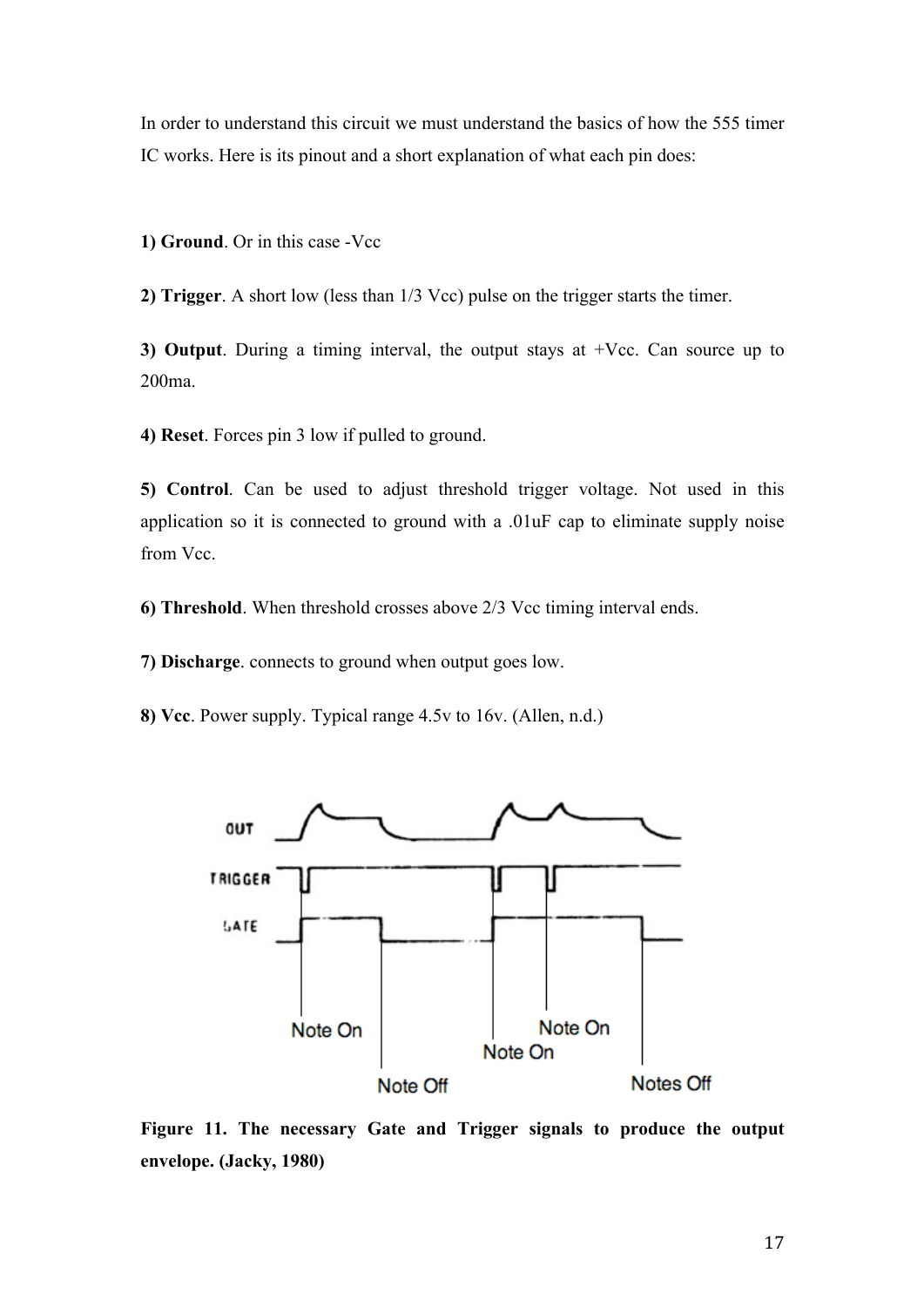The capacitor  $C_1$  is charged and discharged through  $D_1$ ,  $D_2$ , and  $D_3$  according to the voltages which are present on pins 3, 7 and 4 of the 555 timer IC. The voltage stored on  $C_1$  is passed to the output through  $IC_2$ , an ordinary op-amp connected as a voltage follower. This allows the voltage to be read without discharging the capacitor.

When a key is held down on the keyboard the gate signal goes high and a low pulse is detected on pin 2 of the 555 timer IC the timing interval begins and pin 3 goes high. This charges  $C_1$  through  $D_1$ . The time taken to charge the capacitor is given by the time constant  $t = RC$ . So the length of the attack phase can be controlled with  $R<sub>4</sub>$ . Once the voltage on  $C_1$  reaches 2/3 Vcc, pin 6 senses this and this causes pins 3 and 7 to go to ground. Now  $C_1$  discharges through  $D_2$  but keeps the voltage that is at the wiper of  $R_2$ . Hence  $R_2$  can set the sustain level. During this time another trigger pulse would cause another attack and decay process (although with the keyboard circuit this is not possible)

When the key is released the gate signal returns to ground and the remaining voltage on  $C_1$  escapes to ground through  $D_3$ .

The second Envelope Generator was given a larger decay potentiometer of  $10M\Omega$  to allow it to produce extremely long decays.

#### **Voltage Controlled Oscillator**

The following circuit was used to build two oscillators. The circuit consists of an Integrator (IC<sub>1</sub>, an op-amp), followed by a Schmitt trigger (IC<sub>2</sub>, a 555 timer chip). The reset of the 555 is triggered by the voltage which is output by the integrator. The integrator capacitor,  $C_2$ , will charge at a rate which is proportional to the input voltage. Once  $C_2$  reaches 7.5V the timer resets which discharges the capacitor and resets the integrator also. The process repeats indefinitely and the frequency produced is proportional to the input voltage. Hence the voltage-controlled oscillator has a linear voltage to frequency relationship.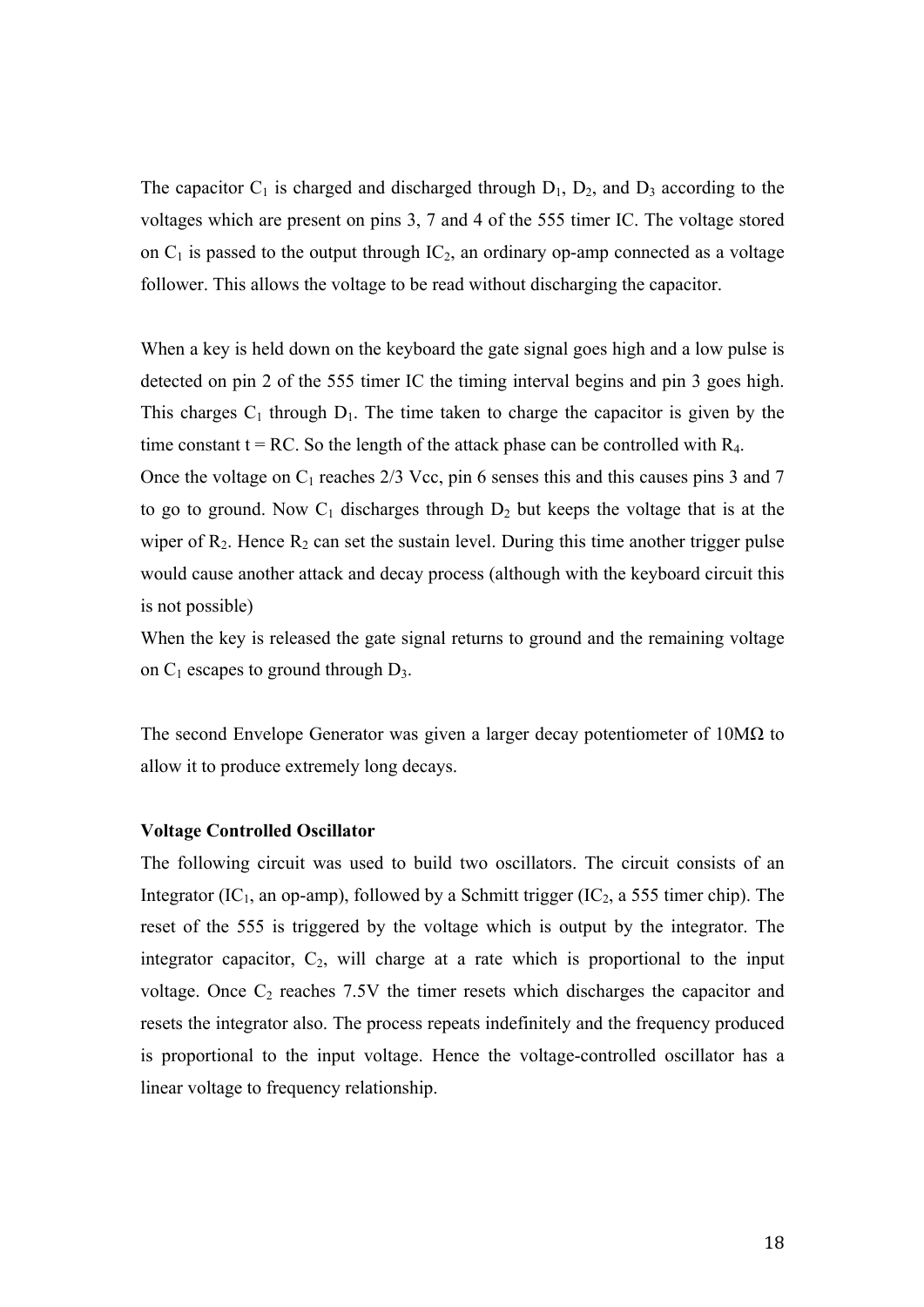

**Figure 12. Linear Voltage Controlled Oscillator Schematic. (Malvar, 1980)**

A quick test of the frequency response of the oscillator was carried out to aid in the design of the exponential converter which will ultimately drive the oscillator.

A 100kOhm linear potentiometer was used to vary  $V_{IN}$  which was measured using a digital multimeter. Free oscilloscope software *Fftscope* was used to determine the frequency of the output wave.

The following values of  $V_{IN}$  and the corresponding frequency, F, of the square wave at OUTPUT 1 were measured.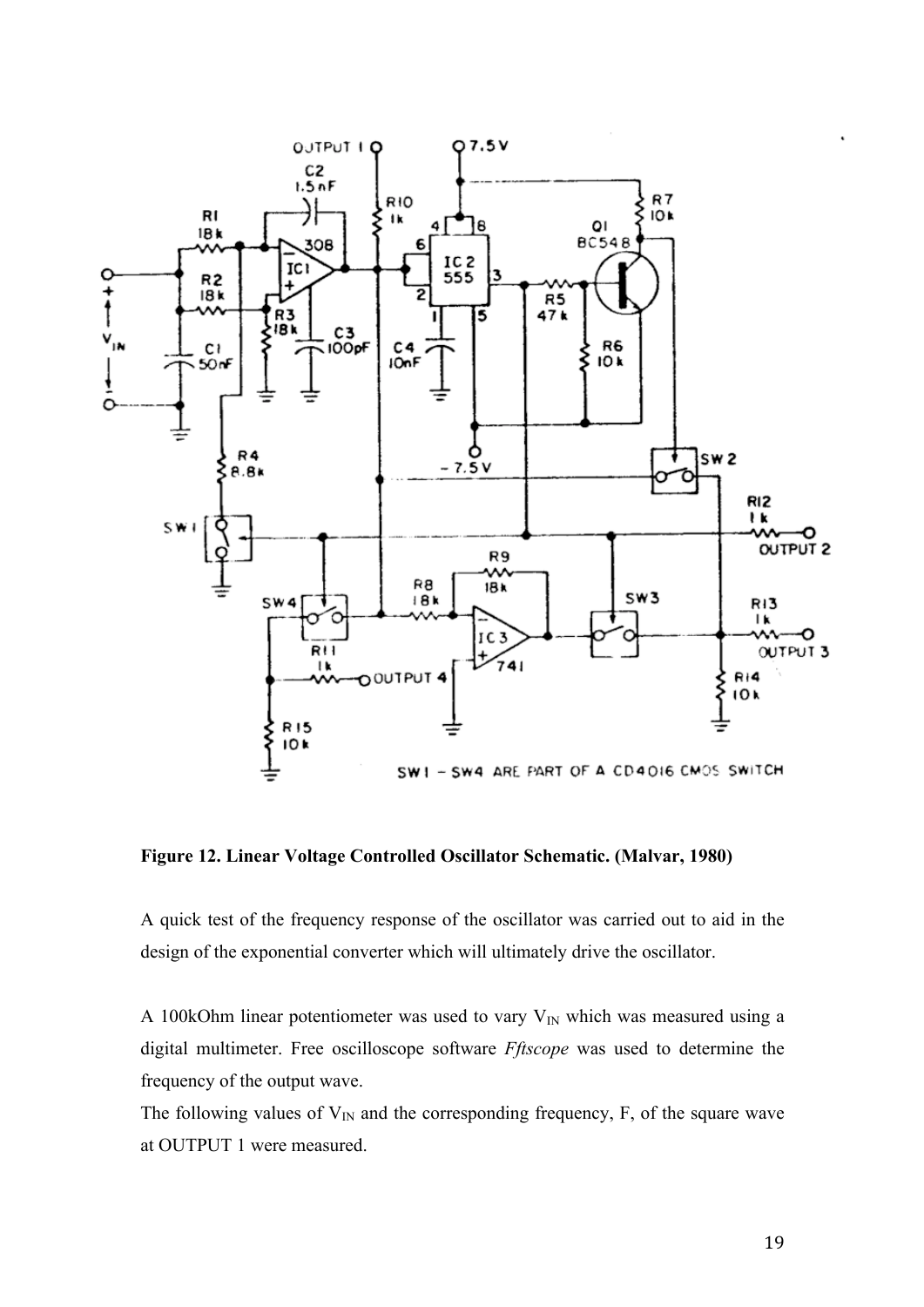| $V_{IN} (V)$  | F(Hz)        |
|---------------|--------------|
| $(+/- 0.01V)$ | $(+/- 98Hz)$ |
| 0.17          | 440          |
| 1.18          | 3185         |
| 2.16          | 6125         |
| 3.16          | 9016         |
| 4.16          | 11956        |
| 5.13          | 14602        |
| 6.33          | 17885        |

**Table 1. Frequency Response of the Voltage Controlled Oscillator.**

Note that although frequencies as low as 20Hz are desired from the oscillator, it was only tested down to 440Hz at this stage because it was difficult to get more data points below  $V_{\text{IN}}$  = 0.17V using a linear potentiometer. This highlights the importance of the exponential converter – that very small changes in control voltage affect the pitch produced by the oscillator greatly in the lower range.

CurveExpert was used to plot the response of the oscillator and determine its constant of proportionality.

The equation of the curve is

$$
y = 2870x - 66\tag{1}
$$

So the response of the oscillator is 2870Hz per Volt. This is useful because a 7V input will give a frequency of 20,090Hz so using a  $+/- 7.5V$  power supply will allow the entire audible range of frequencies to be produced.

There are four octaves of interest below the range we can accurately reach using a potentiometer. Extrapolating form **Table 1** the voltages which are needed to control the oscillator down to the lower limit of human hearing are determined to be: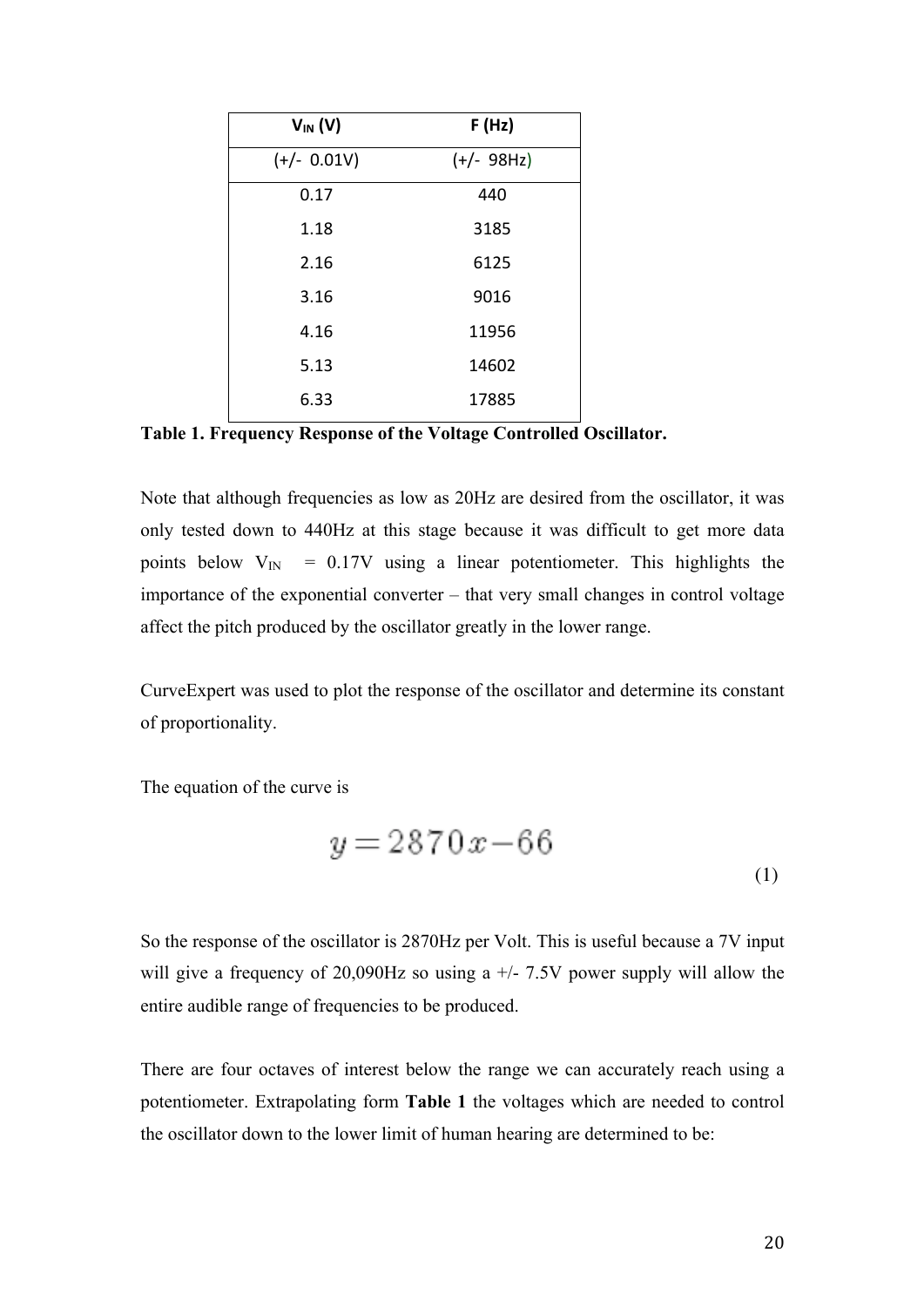| F(Hz) | Vin $(mV)$  |
|-------|-------------|
|       | (projected) |
| 440   | 170         |
| 220   | 85          |
| 110   | 42.5        |
| 55    | 21.25       |
| 27.5  | 10.62       |
| 13.75 | 5.31        |

**Table 2. Projected input voltage required to produce frequencies down to the limit of human hearing for the voltage controlled oscillator.**

To reach this lower range we require an exponential converter that can convert the range  $0 - 1V$  down to the range of  $5 - 10mV$  millivolts.

### **Exponential converter**

Arguably this is the most important circuit in the whole project because it makes the oscillators respond in a musical way. By converting linear voltage changes into a multiplication of a basis voltage, constant changes in pitch are created. This turns the synthesiser from a sound-generating machine into a musical instrument.

The equation of a general exponential curve is

$$
y = a e^{bx}
$$

where *a* and *b* are constants of the equation and *e* is the exponential constant  $\approx$  2.72. In this case  $y$  is the output current and  $x$  is the input voltage.

With this in mind, the following circuit was built with the goal being that a 1V change of the input voltage should lead to a multiplication by 2 of the output voltage. This along with the linear response of the oscillator will lead to a voltage controllable oscillator with a 1 Volt per octave response.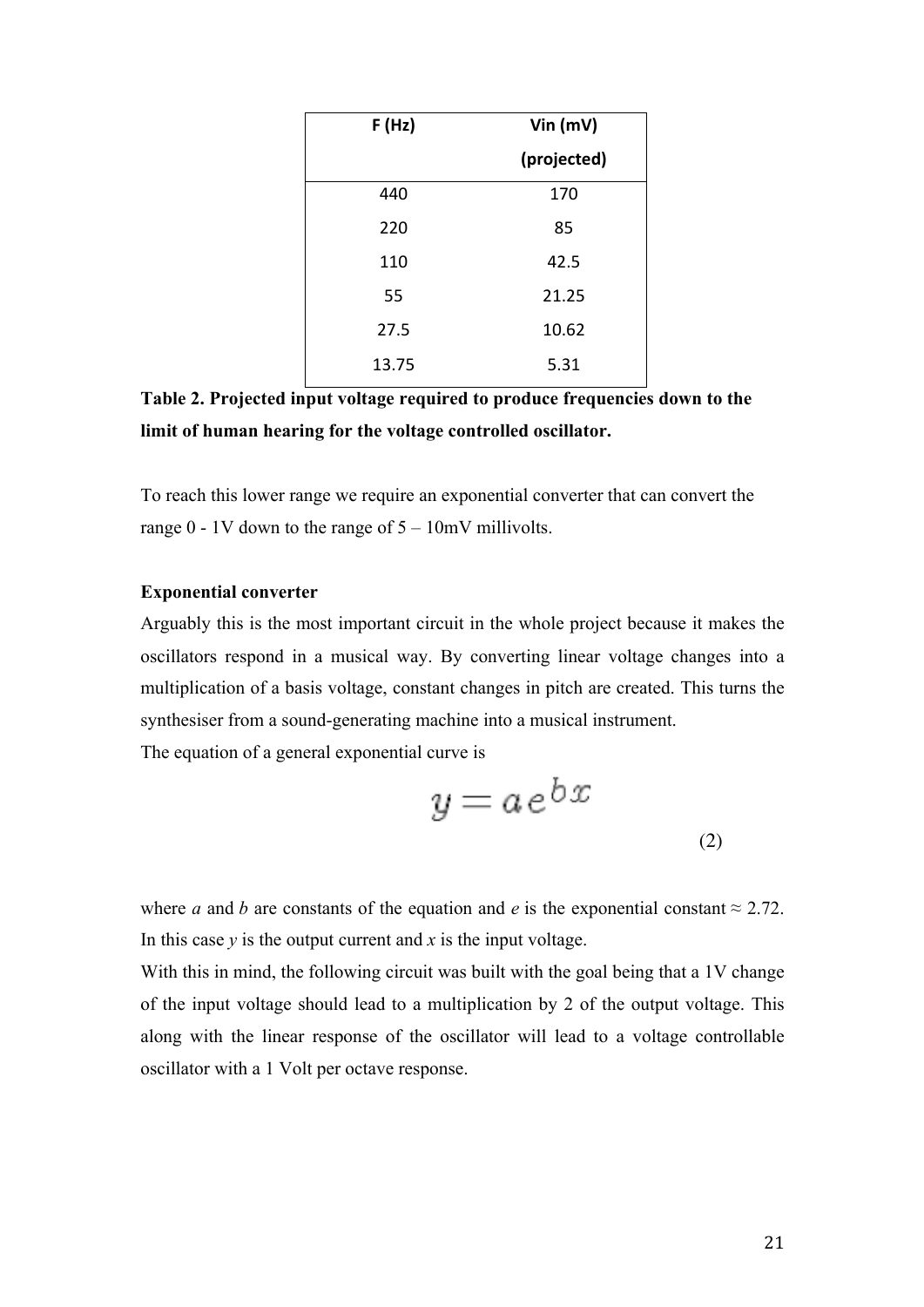

**Figure 13. Exponential converter circuit. Adapted from Chamberlin(1987).**

### **Calibration of the Exponential Converter.**

This circuit outputs a current but the oscillator requires a voltage to appear at its input. So the current output of the exponential converter must be converted to a voltage in the right range to produce a lowest frequency of around 20Hz. The 7V control voltage range will then give and upper limit of 2,560Hz. The exponential converter thus reduces the available frequency range of the oscillator to less than the audible range. This is acceptable as we are still left with seven octaves which is just less than the range of a full sized piano keyboard which contains the normal range of usable musical pitches (see appendix A).

The current output connected to a  $100k\Omega$  resistor was connected to ground and the input of the oscillator. The oscillator was connected to a small speaker so the pitch being produced could be heard. The **ZERO INPUT FREQUENCY** and **OCT/VOLT** controls were set by ear until a 1 Volt change in input lead to an increase of an octave in output pitch.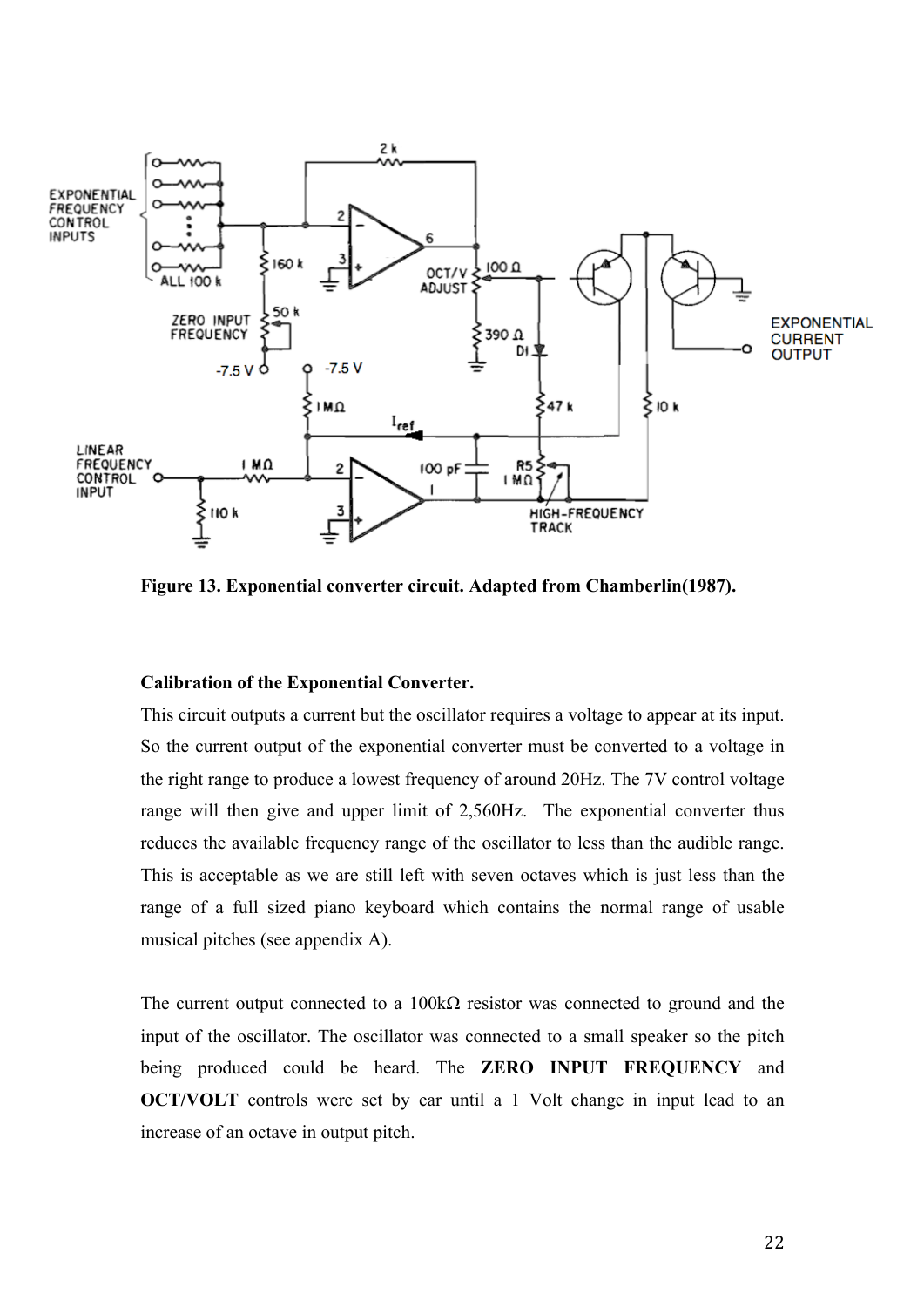The values of input voltage and output current were measured and graphed using CurveExpert so that the constants *a* and *b* in Eqn 2 could be determined.

The constants or the equation were found to be  $a = 0.272$  and  $b = 0.687$ . This shows that the lowest possible output is 0.272uA. This is the output when there is a 0V input. This corresponds to the lowest key on the keyboard being pressed.

$$
e^{b} = 2.72^{0.687} = 1.99 \approx 2
$$

So eqn. 2 becomes

$$
y = 0.272 \times 2^{x}
$$
 (4)

 $\overline{a}$ 

This shows clearly that a 1V increase in X leads to a doubling of Y, the output current. This is exactly the response that is needed: 1 volt per octave. The next step is to convert the output current of the exponential converter into a voltage that can be passed into the voltage-controlled oscillator to be come a frequency. This is simple to implement using just four op-amps and a few resistors.

From **table 2,** we require the lowest possible control voltage to be approximately 10mV. A current to voltage converter (figure.) with a resistor value of 330kOhm will convert the current output from less than a micro Amp to the required voltage range of tens of millivolts according to the equation

$$
V = -I \times 330,000
$$
\n<sup>(5)</sup>

The current-voltage converter outputs a negative voltage for a positive input current so the voltage is passed on to a unity gain inverting-amplifier via a voltage follower to